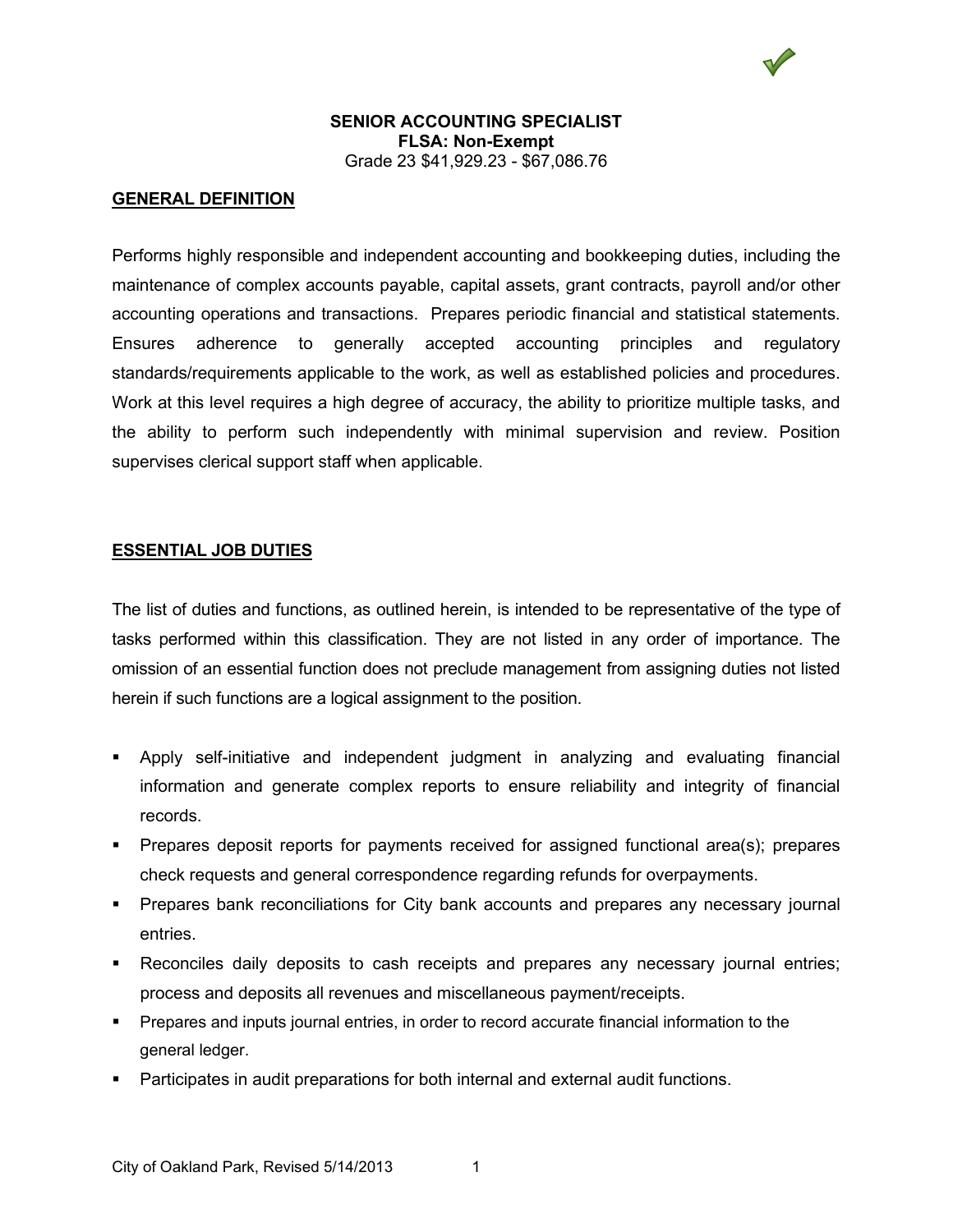- **Processes accounts payable invoices, receive and verify invoices, maintain log of cash** disbursements and other responsibilities related to the accounts payable functions.
- Processes payroll/time sheet information into the payroll system for all departments; includes calculating retroactive pay, processing separation pay, verifying time sheets.
- Runs payroll reports; sorts, distributes and files reports accordingly; submits payroll taxes and complies with federal regulatory standards regarding payroll processing.
- Reviews information on all purchase orders prior to entry in the accounting system; upon verification enters invoices for payment processing.
- Receives, researches, and resolves concerns or discrepancies unable to be resolved by accounting specialist staff.
- Writes and updates procedures for accounts payable, payroll, and other functions and conducts training on proper procedures for employees in other departments.
- Assists in the development, modification and implementation of policies and procedures to assure conformity and improve effectiveness and efficiency.
- Verifies and reconciles accounts payable and payroll outstanding checks on monthly bank reconciliation.
- Updates and maintains spreadsheets and related data applicable to functional areas of assignment.
- Assists in other departmental responsibilities as necessary.
- Establishes and maintains effective working relationships with internal customers, external entities, and the general public.
- Verifies and ensures corrections to payroll submissions by City Departments
- Maintains and ensures the accuracy of all payroll records; utilizes data to prepare required tax returns and other federal tax reports, required regulatory reports and other City and State payroll reports.
- Ensures accurate processing of bi-weekly payroll according to City pay policy and practices and bargaining unit contracts
- Responsible for creating new payroll codes when necessary, i.e.; additional pay, deductions, benefits, accruals and tax codes.

# **KNOWLEDGE, SKILLS & ABILITIES**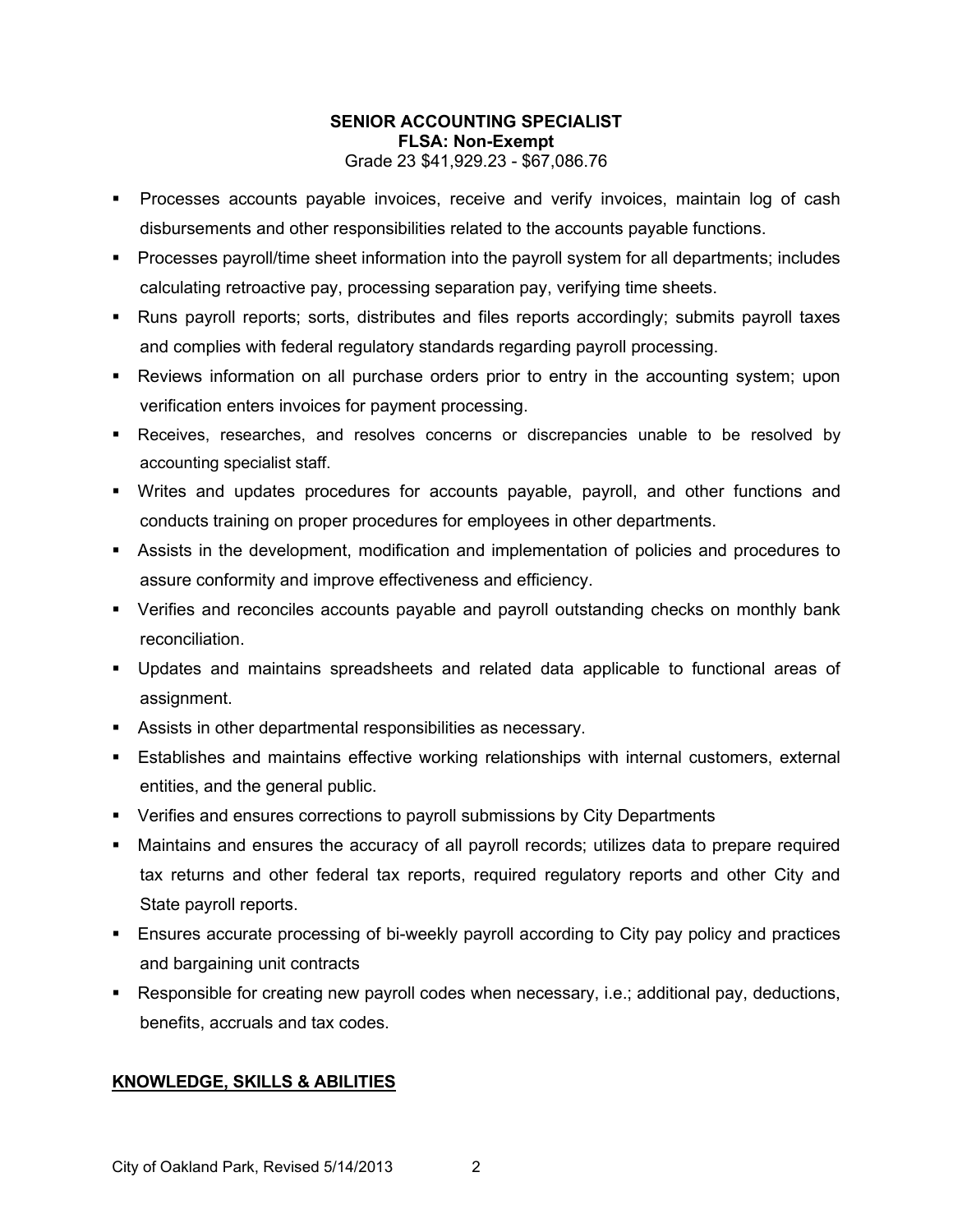- **Broad knowledge of accounting and bookkeeping principles and practices**
- Ability to review, analyze and interpret fiscal records.
- Ability to prepare various state reports and forms.
- Experience and knowledge of ERP (Enterprise Resource Planning) systems integrating multiple financial modules.
- Substantial knowledge of the body of available and current information resources applicable to the department's functions for technical research purposes and for special projects as may be
- **assigned.**
- Broad knowledge of regulatory standards governing the accounting and/or payroll processing functions.
- Considerable knowledge of modern principles, practices, and methods relating to the production of various payrolls and payroll reports
- Ability to operate a variety of current office technologies including, but not limited to, personal computers, accounting software, copiers, telephones and calculators.
- Ability to perform numerical data entry type and maintain close attention to detail for posting, balancing and reporting accounts/payroll data.
- Ability to perform addition, subtract, multiplication, division, percentage calculations and decimal computations quickly and accurately.
- Working knowledge of the operations, functions and policies of department within which work is to be performed.
- Ability to establish and maintain effective records maintenance and file management systems.
- Ability to work independently under limited supervision on routine tasks.
- Familiarity with standard office technologies, e.g., personal computers, word processors, spreadsheet applications.
- Knowledge of Federal and State laws and regulations relating to payroll.
- Ability to exercise good judgment and perform a wide range of supervisory responsibilities as assigned.

## **PHYSICAL REQUIREMENTS**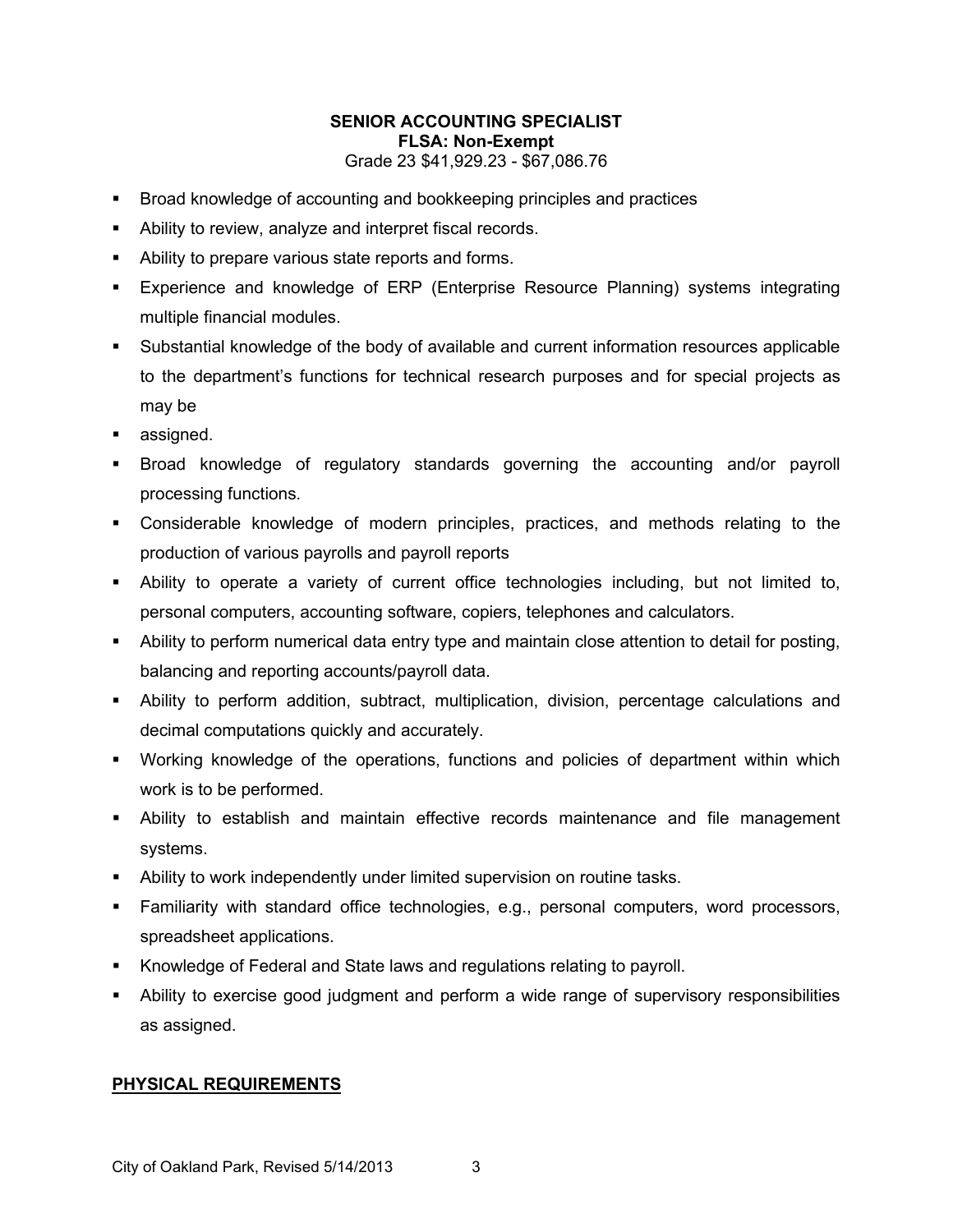The City of Oakland Park is an Equal Opportunity Employer. In compliance with the Americans with Disabilities Act (42 U.S. C. 12101 et. seq.), the City of Oakland Park will provide reasonable accommodations to qualified individuals with disabilities and encourages both prospective and current employees to discuss potential accommodations with the employer. The physical demands described here are representative of those that must be met by an employee to successfully perform the essential functions of this job.

Tasks involve the ability to exert light physical effort in sedentary to light work, but which may involve some lifting, carrying, pushing and/or pulling of objects and materials of light weight (5- 15 pounds). Tasks may involve extended periods of time at a keyboard or workstation. Work is performed in usual office conditions with rare exposure to disagreeable environmental factors. Some tasks require visual abilities.

#### **MINIMUM ACCEPTABLE EDUCATION, TRAINING & EXPERIENCE**

Associates Degree from an accredited college or university in Accounting/Business or related field with three (3) to five (5) years of progressively responsible related work experience in accounting or related field, e.g. accounts payable, payroll processing, budget.

OR

A bachelor's degree from an accredited college or university in accounting, business, or a related field and one year of related experience

## **PREFERRED**

Bachelor's Degree

3 years accounting related experience

2 years municipal experience

Experience working with Enterprise Resource Planning business management software (MUNIS)